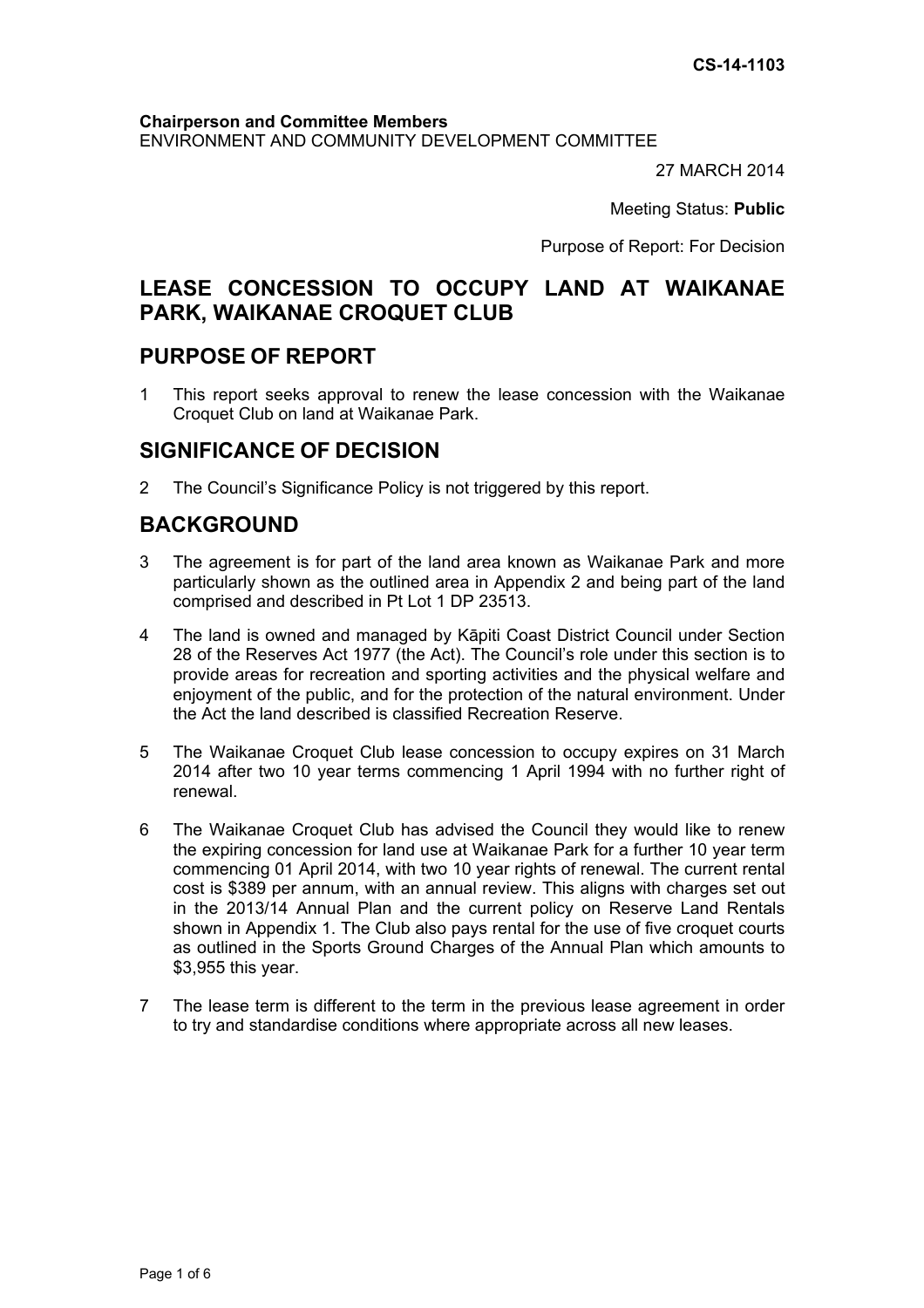- 8 The Council may terminate the lease under Clause 14 of the standard lease if applied (Appendix 3), mainly:
	- $\bullet$  If the rent is in arrears for one (1) month
	- If the Lessee is in default of its obligations under the lease
	- If the Lessor is of the opinion that the Land and/or Building is not being sufficiently used for the purposes specified in the Lease
	- If the Lessee no longer operates in the structure it originally entered into the Lease agreement; being wound up, dissolved, liquidated, ceases to function or has a receiver appointed.

## **CONSIDERATIONS**

#### **Issues**

- 9 A "concession" by definition is a permit, lease or licence which allows any activity authorised by the concession document under the provisions of Section 59A of the Reserves Act 1977.
- 10 There are limitations on activities that are permitted on this site subject to the Reserves Act 1977. The activities proposed are consistent with the land classification under that Act which is designated recreation reserve.
- 11 The Waikanae Croquet Club has had concessions to occupy land at Waikanae Park since 1983. The area to be occupied is shown in Appendix 2.
- 12 It is proposed the concession activity will continue to provide a space solely for the purposes associated with the Waikanae Croquet Club.

### Financial Considerations

13 The lease will include annual rental to be paid at the appropriate rate set annually by the Council in either the Long Term Plan or Annual Plan. Costs associated with preparing a new lease are required to be covered by the Lessee.

#### Legal Considerations

14 New lease documentation will be drafted and will be reviewed by the Council's legal advisor before being presented to the Waikanae Croquet Club for signing.

#### **Delegation**

15 The Committee may make a decision under the following delegation in Section B.1. paragraph 7.3 of the Governance Structure:

 "Authority to exercise the functions, powers and duties of the Council under the Reserves Act 1977 or any other statute, regulation or bylaw relating to the management and control, maintenance and operation of parks and reserves, except as delegated to Community Boards or officers. This authority encompasses the power to: grant leases for reserve land."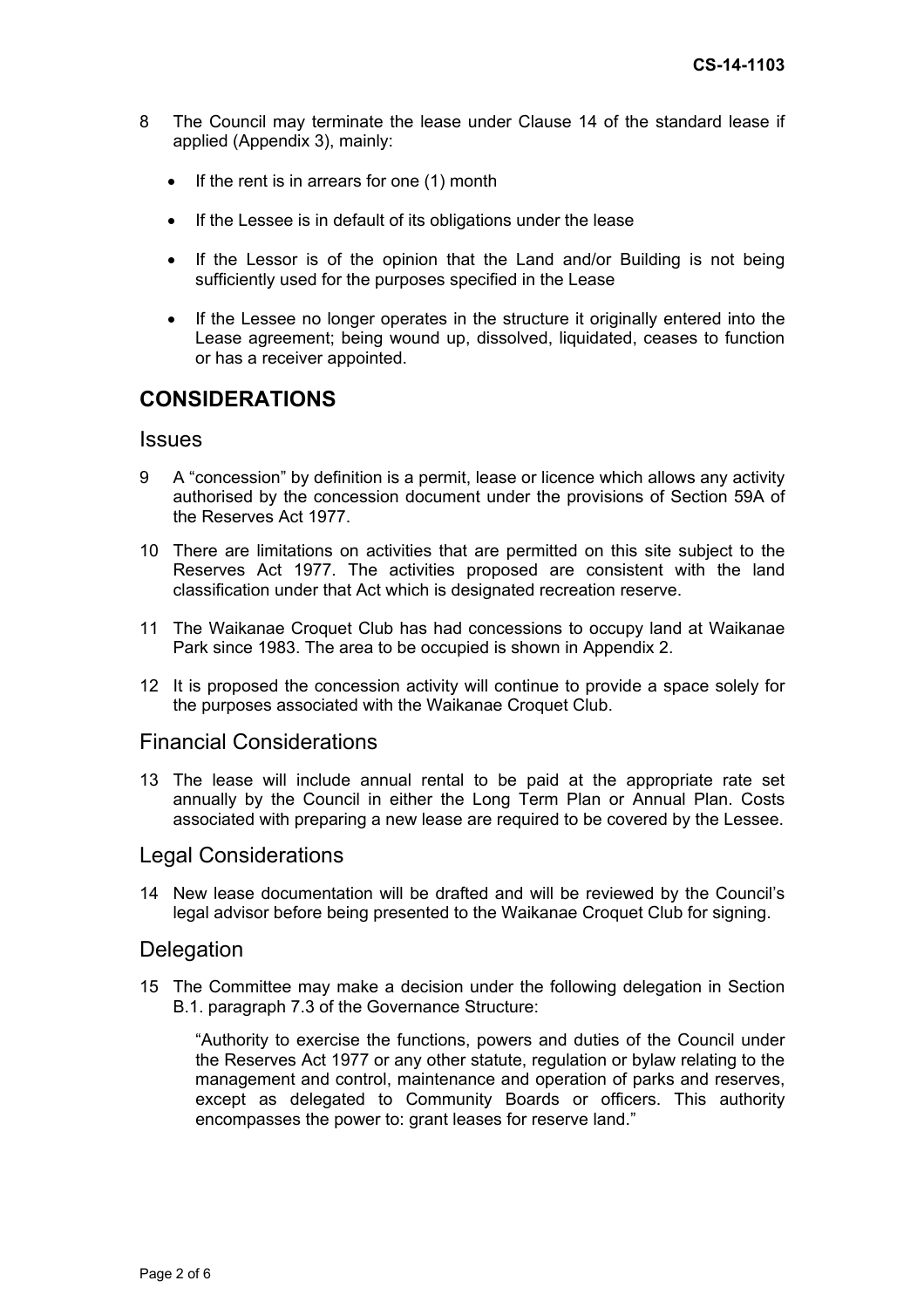## **Consultation**

16 The Chair of the Community Board has confirmed he is supportive of the lease being renewed.

### Policy Implications

17 There are no policy issues arising from this decision.

## Tāngata Whenua Considerations

18 There are no known issues for consideration relating to iwi or the Treaty of Waitangi.

### Publicity Considerations

19 No public notification is required as this concession is being treated as a reissue of permit under the Reserves Act 1977.

# **RECOMMENDATIONS**

20 That the Environment and Community Development Committee authorises the Chief Executive to sign a new Lease agreement with the Waikanae Croquet Club for 10 years with two further 10 year rights of renewal, commencing 01 April 2014 with the Waikanae Croquet Club, for the land at Waikanae Park shown in Appendix 2 to Report CS-14-1103 at an annual rental set by the Council in the Long Term Plan or Annual Plan.

| Report prepared by: | Approved for submission by: |
|---------------------|-----------------------------|
|                     |                             |

Nathan Mourie Tamsin Evans

**Leisure and Open Space Planner Group Manager Community Services** 

### **ATTACHMENTS:**

Appendix 1: Reserve Land Rentals Appendix 2: Plan of land area proposed for concession at Waikanae Park Appendix 3: Standard Termination Clause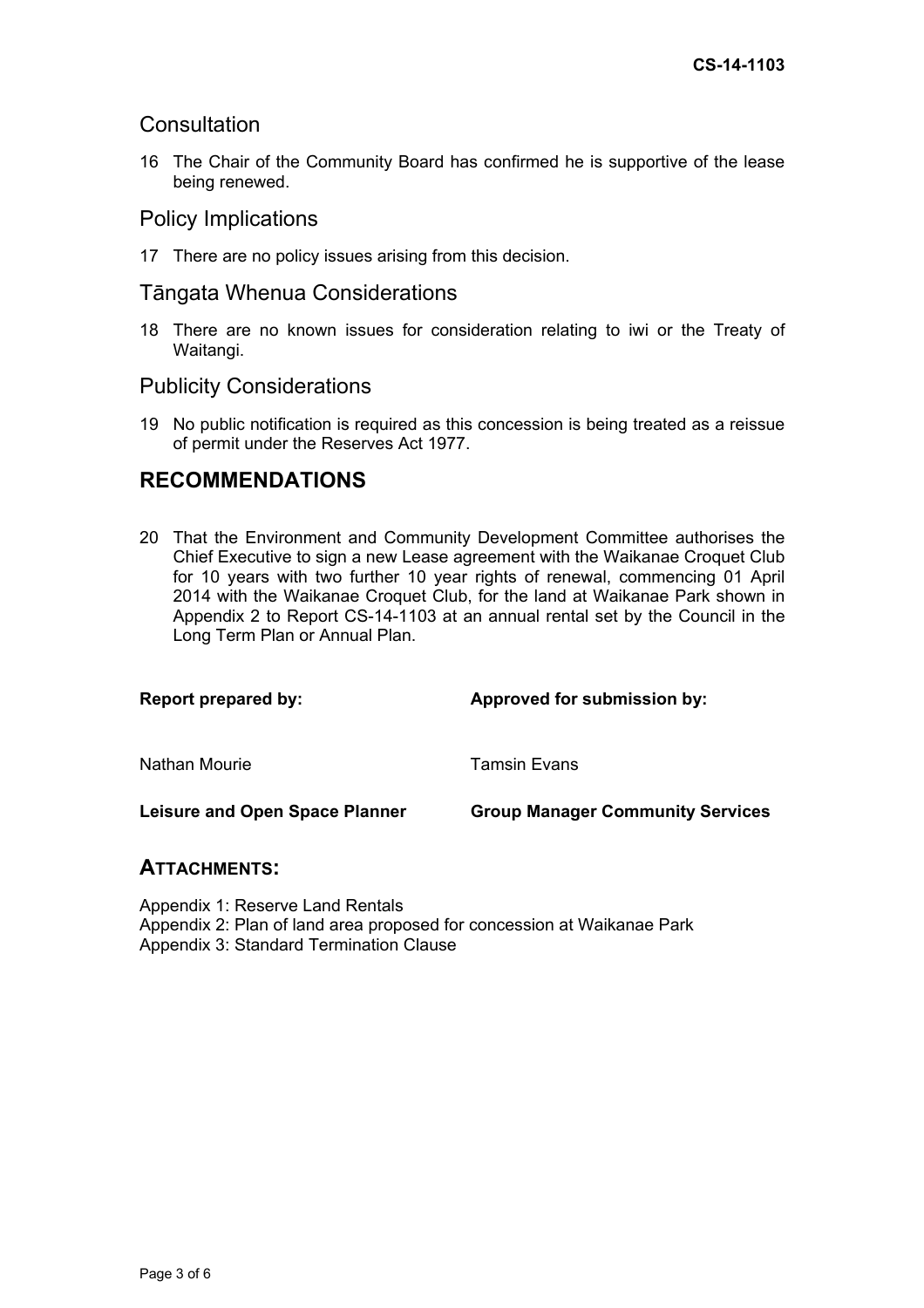# Appendix 1

| <b>KĀPITI COAST DISTRICT COUNCIL</b><br><b>Reserve Land Rentals</b> |                                                     |  |
|---------------------------------------------------------------------|-----------------------------------------------------|--|
| <b>Reserve Land Type</b>                                            | <b>Charges Effective 1 July 2013</b><br>(incl. GST) |  |
| Clubs with Liquor Licences                                          | \$776                                               |  |
| <b>Clubs without Liquor Licences</b>                                | \$389                                               |  |
| Craft, Hobbies and Other Activities                                 | \$311                                               |  |
| Educational (Montessori)                                            | \$311                                               |  |
| Educational (Standard)                                              | \$189                                               |  |
| <b>Youth and Service</b>                                            | \$189                                               |  |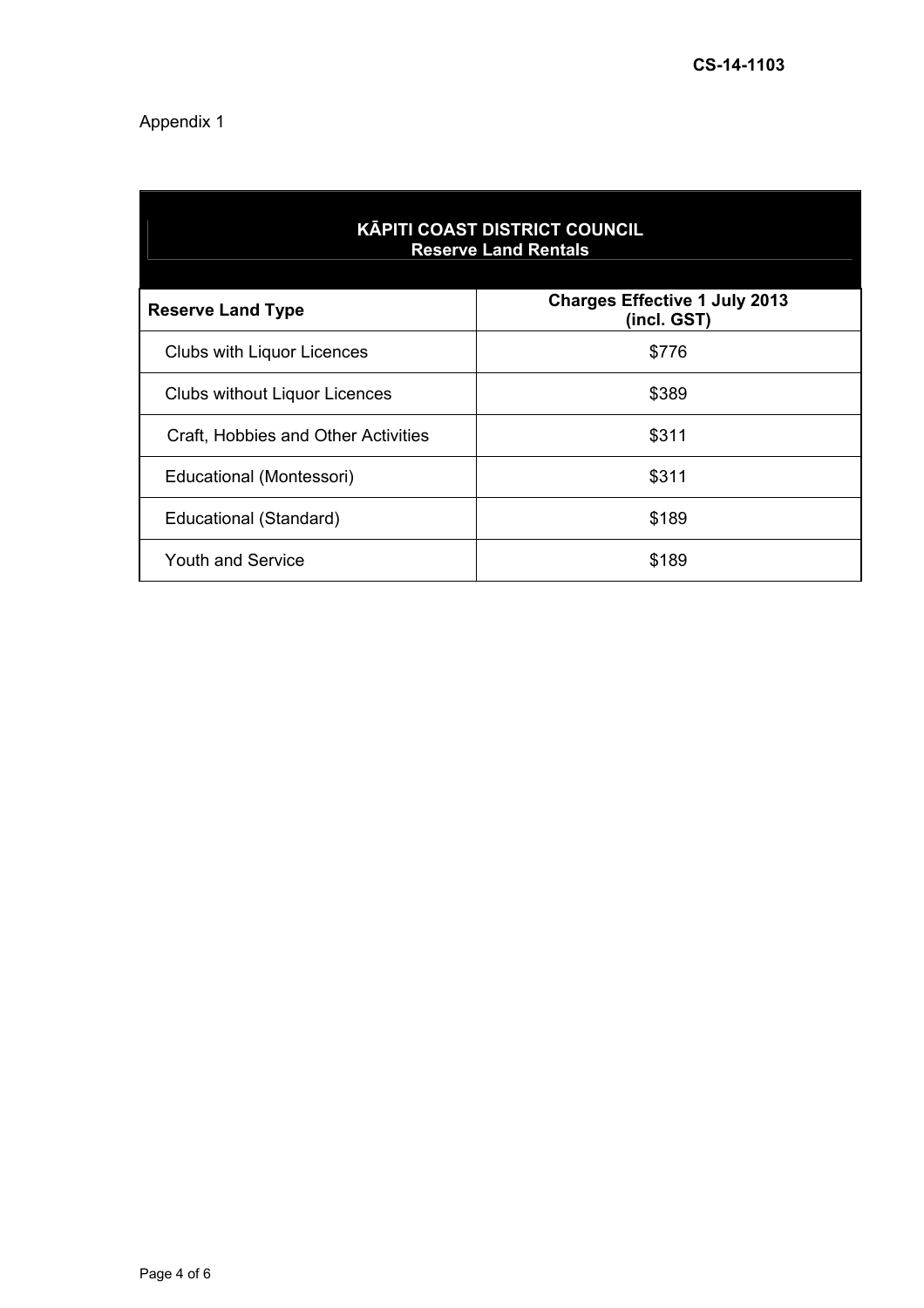

Appendix 2